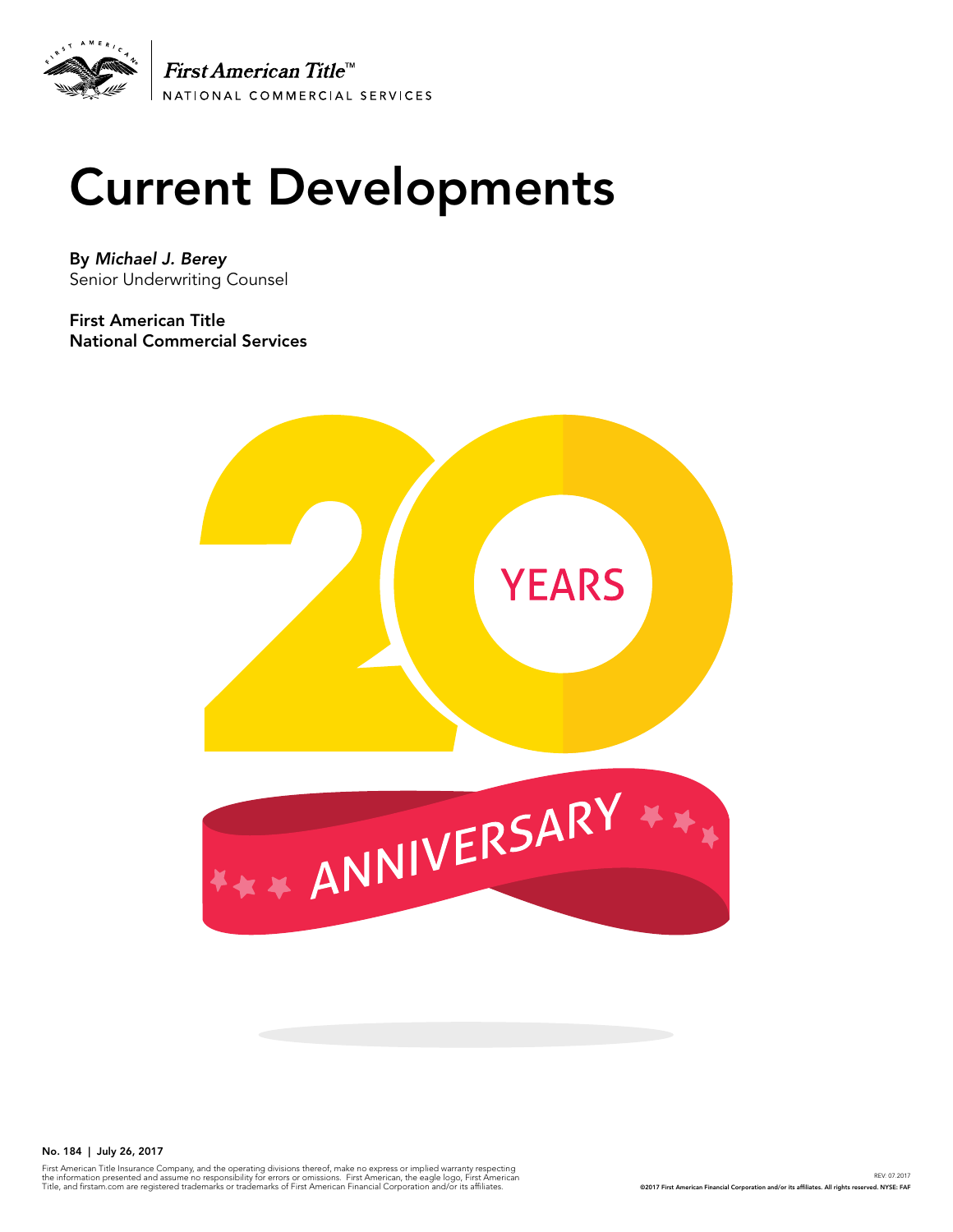# Acknowledgments

Emily, acting as attorney-in-fact for her husband, Nikolaos, obtained a mortgage loan and then transferred title to the property to Nikolaos' company. Emily later obtaining an interest in the company. Alleging that his wife forged his signature on the power of attorney, Nikolaos sought a judgment declaring that the power of attorney, the note and the mortgage were null and void. The Supreme Court, Queens County, holding that the power of attorney was null and void and that the Plaintiff is the "present and sole" owner of the property, directed the City Register, Queens County, to vacate the deed. The Appellate Division, Second Department, reversed and remitted the case to the Supreme Court to enter an amended judgment dismissing the complaint, declaring that the power of attorney was not null and void and that the Plaintiff is not the present and sole owner of the property. According to the Appellate Division, "...the plaintiff failed to rebut the presumption of validity of the acknowledged power of attorney" and "...the plaintiff failed to prove to a moral certainty that the 2002 power of attorney was forged". Kanterakis v. Minos Realty I, LLC, 2017 NY Slip Op 05074, decided June 21, 2017, is posted at http://www.nycourts.gov/reporter/3dseries/2017/2017\_05074.htm.

In Tribeca Lending Corp. v. Huseinovic, also decided by the Appellate Division, Second Department, the Appellant claimed that he did not execute the mortgage being foreclosed. The Appellate Division, held that the foreclosing mortgagee "made a prima facie showing of entitlement to judgment as a matter of law by submitting, inter alia, the certificate of acknowledgement which was attached to the executed and duly notarized Tribeca mortgage, bearing the signature of the appellant. In opposition thereto, the appellant failed to rebut the presumption created by the certificate of acknowledgement that he duly executed Tribeca's mortgage". The decision, at 2017 NY Slip Op 04875, decided June 14, 2017, is posted at http://www.nycourts.gov/reporter/3dseries/2017/2017\_04875.htm.

# Adverse Possession

Plaintiff sought a declaration that she had title by adverse possession to a strip of land on the Defendant's property between the location of a fence erected by the Plaintiff on the Defendant's land and the Plaintiff's property. The Supreme Court, Monroe County, granted the Plaintiff's cross-motion for summary judgment. The Appellate Division, Fourth Department affirmed.

Defendant argued that the Plaintiff was required to commence an Action to quiet title after 1996, when the running of the ten-years for a claim of adverse possession had been completed and before 2014. The Appellate Division held that the "plaintiff had no legal obligation to take any legal action to obtain title to the disputed land after 1996 inasmuch as title vested with her that year upon expiration of the ten-year period".

The Defendant also contended that the Plaintiff did not establish a "claim of right" because the survey given to the Plaintiff when she purchased her property showed the fence was beyond her property line. However, according to the Appellate Division, "[e]ven if plaintiff had read the survey and was aware of the encroachment, the [Supreme] court property determined that such would not defeat her claim of right". The Court of Appeals in Walling v. Przybylo (7 N.Y.3d 228) stated that "[c]onduct will prevail over knowledge, particularly when the true owners have acquiesced in the exercise of ownership rights by the adverse possessor". Slacer v. Kearney, 2017 NY Slip Op 04589, decided June 9, 2017, is posted at

http://www.nycourts.gov/reporter/3dseries/2017/2017\_04589.htm.

# Assignment of Rents

The owner of a rental property in Loudonville, New York defaulted on his mortgage. Hermann, the mortgagee, advised that tenants that he was entitled to rents at the property under the assignment of rents provision in the mortgage. The tenants engaged counsel and placed their rents in an escrow account. Hermann commenced a small claims action for the non-payment of rent and the case was transferred to the regular civil part of the Cohoes City Court, in Albany County.

According to the City Court, the law in New York is split between the application of a "lien theory" for rents

Not to be reprinted without written permission obtained in advance from First American Title.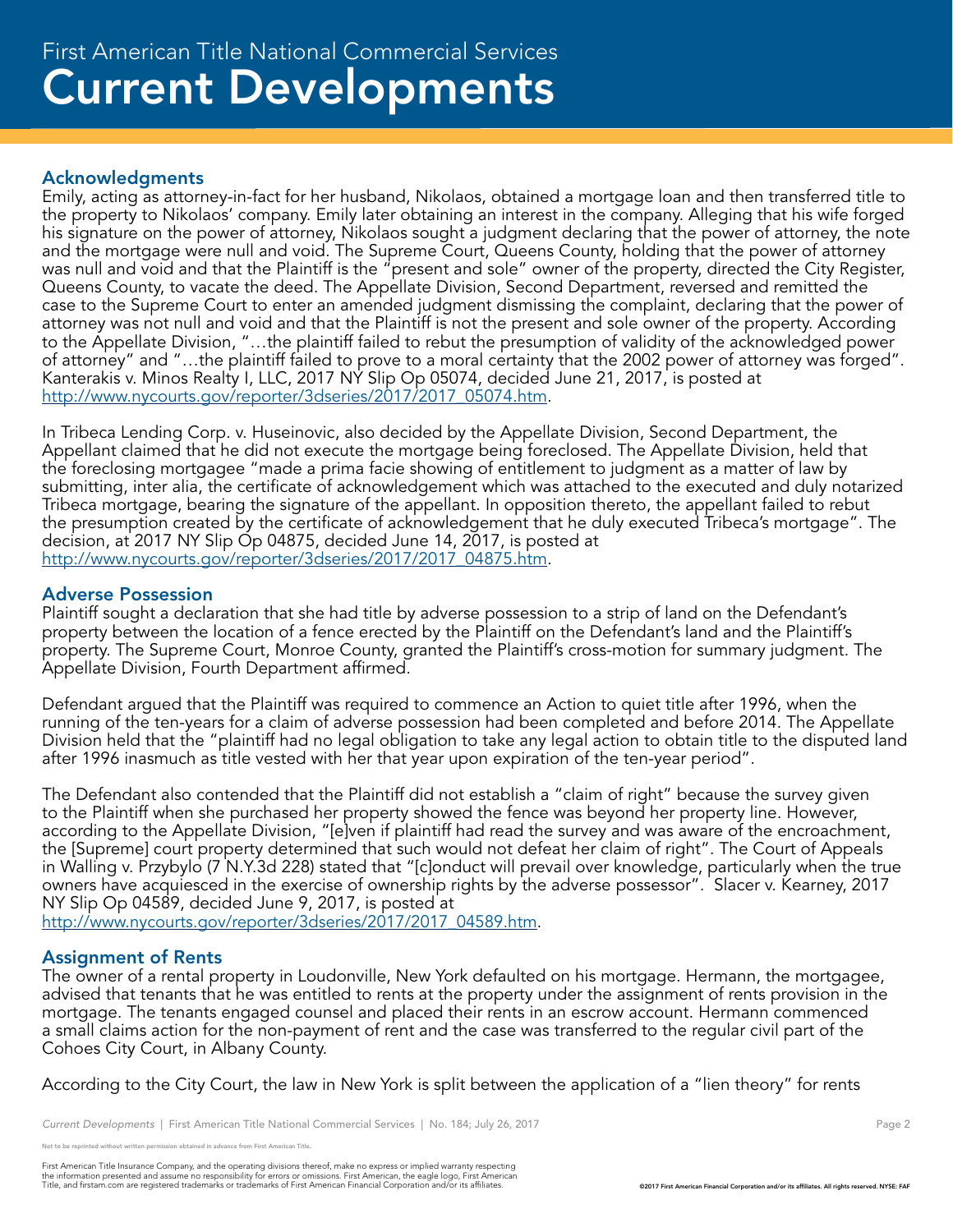and a "title theory". "Generally speaking, an assignment clause may be a source of additional security for a mortgage loan, or, alternatively, it may create an absolute and unconditional assignment. When an assignment is for additional security, the lender has a lien on the rents, but title to the rents remains with the borrower. When an assignment is absolute, title to the rents vests as a property right with the mortgagee on default of the mortgagor". Absent a case on point from the Appellate Division, Third Department, the Court applied the lien theory, which it termed the majority view.

"This means that [an] assignment of rents becomes effective only upon the foreclosure or upon the appointment of a receiver of the rents of the mortgaged property….Since Hermann neither sought a receiver nor foreclosed... [the property owner] is entitled to the rents collected by her prior to foreclosure…Hermann has no claim for rent because his right to receive rent is not ripe. Therefore, the tenants owe Hermann nothing". Herrmann v. Coletti, 2017 NY Slip Op 27220, decided June 29, 2017, is posted at http://www.nycourts.gov/reporter/3dseries/2017/2017\_27220.htm.

# Contracts of Sale

In a contract for the sale of real property in Southampton, the sellers' represented that "the Premises is free and clear of any mold or evidence of any existing mold remediation". The purchasers' obligation to close depended on the accuracy "as of the date of closing" of the sellers' representations and warranties, but the sellers were given an opportunity to cure any defects.

Prior to the date of the closing, the purchasers canceled the contract and requested a return of their contract deposit, claiming that an inspection had revealed extensive evidence of mold. The sellers answered that the mold condition was not a material breach and the purchasers' cancelation constituted an anticipatory breach, for which the seller was entitled to retain the down payment as liquidated damages as provided in the contract on the purchasers' default. The sellers commended an Action alleging they were entitled to retain the down payment. The Supreme Court, Suffolk County, granted the Defendants' cross-motion for summary judgment, dismissed the complaint, and directed the Plaintiffs to return the down payment. The Appellate Division, Second Department, affirmed the lower court's ruling.

According to the Appellate Division, the sellers' representation was that "'the premises is free and clear of mold *or evidence of any existing mold remediation*' (emphasis added). Therefore, the condition is incurable inasmuch as any attempt to eradicate the existing mold will constitute evidence of existing mold remediation on the date of closing". Mineroff v. Lonergan, 2017 NY Slip Op 05430, decided July 5, 2017, is posted at http://www.nycourts.gov/reporter/3dseries/2017/2017\_05430.htm.

# Contracts of Sale/Statute of Frauds

The Plaintiff alleged that the Defendant, in emails exchanged with the Plaintiff, agreed to sell his apartment for \$1,300,000 in cash. However, on being advised by a real estate broker that the apartment could sell for a significantly greater amount, the Defendant asked the Plaintiff to wait on signing a formal contract of sale. The Plaintiff, insisting that the parties were bound by an agreement reached in their emails, filed a notice of pendency and commenced an Action for specific performance. The Supreme Court, Kings County, denied the Defendant's motion to cancel the notice of pendency and dismiss the complaint, and to award costs and expenses, sanctions and attorney's fees. The Appellate Division, Second Department, modified the lower Court's Order to dismiss the complaint, to cancel the notice of pendency, to award costs and expenses which resulted from the filing of the lis pendens. However, the Action not being completely without merit, sanctions and attorney's fees were properly not awarded.

According to the Appellate Division, the emails "were insufficient to satisfy the statute of frauds, as they left for future negotiations essential terms of the contemplated contract, such as the down payment, the closing date, the quality of title to be conveyed, the risk of loss during the sale period, and adjustments for taxes and utilities, and were subject to the execution of a more formal contract of sale. [Citations omitted] Contrary to the plaintiff's contention, in the emails exchanged by and between the parties and the defendant's attorney, the parties

e reprinted without written permission obtained in advance from First American Title.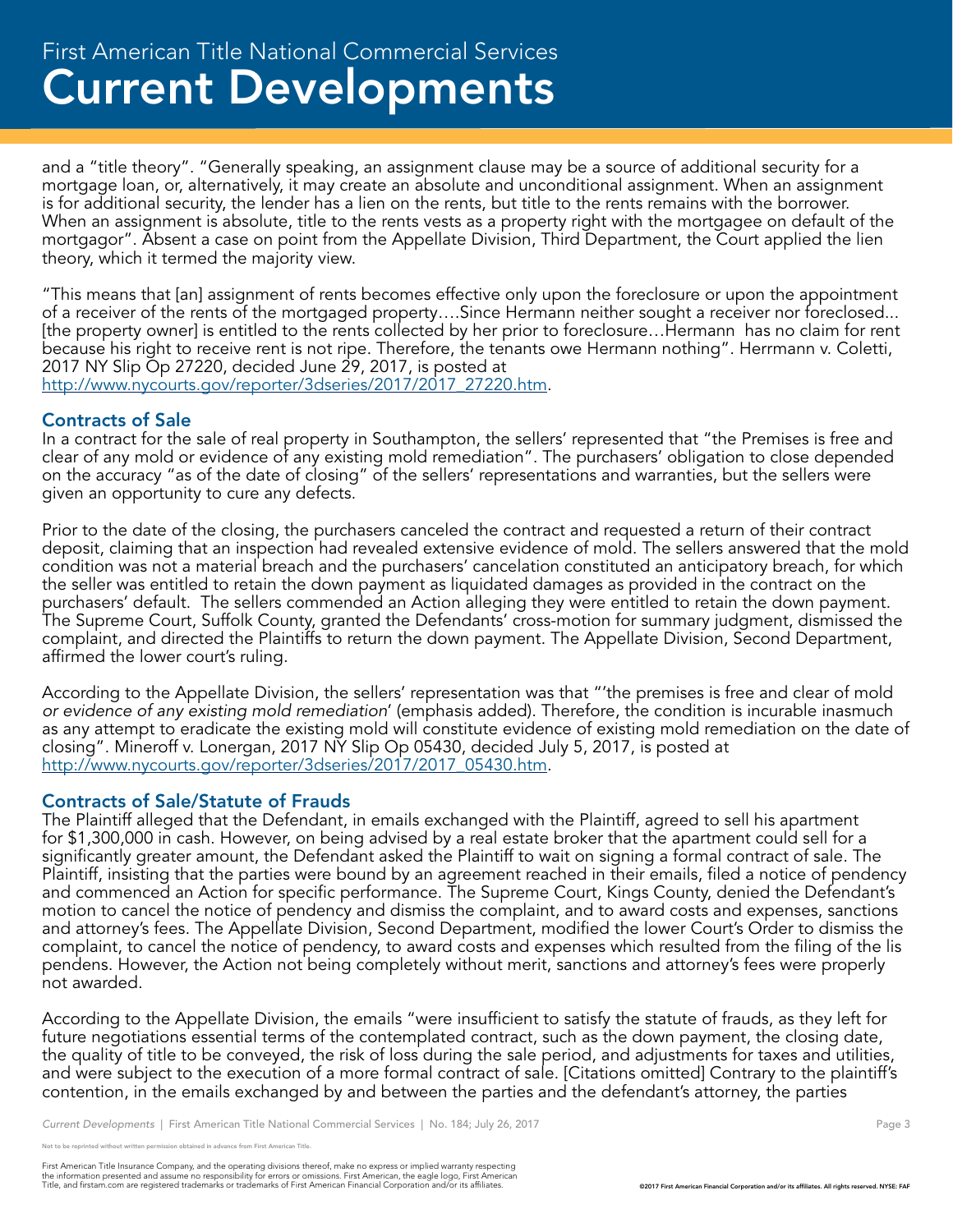expressly anticipated the execution of a formal contract". Saul v. Vidokle, 2017 NY Slip Op 04485, decided June 7, 2017, is posted at http://www.nycourts.gov/reporter/3dseries/2017/2017\_04485.htm.

# **Corporations**

Make Realty Corporation ("Make Realty"), a New York corporation, was dissolved by proclamation in 1994 and not reinstated. The Plaintiff alleged that in 2013 Make Realty entered into a contract to sell property in Brooklyn to the Plaintiff and a right of first refusal agreement with the plaintiff for two adjacent properties. The corporate secretary of Make Realty executed the agreements. The Plaintiff alleged that Make Realty breached the contract by failing to convey the property. The Supreme Court, Kings County, granted Make Realty's motion for summary judgment.

The Appellate Division, Second Department, held that there was insufficient evidence in the pre-discovery record to determine, as a matter of law, the authority of Make Realty's corporate secretary. However, it also held that the Supreme Court erred in ruling that the agreements were unenforceable due to the failure to obtain a vote of shareholders under Business Corporation Law Section 909 ("Sale, lease exchange or other disposition of assets"). Under Business Corporation Law Section 1005 ("Procedure after dissolution"), a dissolved corporation's Board of Directors can wind-up a corporation's affairs without shareholder consent.

> "A dissolved corporation, in winding up its affairs, has the power, inter alias, to 'sell its assets for cash at public or private sale' (Business Corporation Law Section 1005 [a][2]. This can be done by a corporation's board of directors, without seeking authorization of the shareholders [citation omitted]. As it is undisputed that the subject transaction was entirely for cash, it follows that no shareholder authorization was required".

Heights Properties 1388, LLC v. Make Realty Corp., 2017 NY Slip Op 04882, decided June 14, 2017, is posted at http://www.nycourts.gov/reporter/3dseries/2017/2017\_04822.htm.

# Federal Crimes Enforcement Network (FinCEN)/NYS Department of Law

As reported in prior issues of Current Developments, FinCEN has issued Geographic Targeting Orders (collectively, the "Order") requiring "certain U.S. title insurance companies to identify the natural persons behind companies used to pay 'all cash' for high-end residential real estate" in, among other locations, The City of New York. On June 6, 2017, in furtherance of those Orders, New York State's Department of Law issued a Memorandum captioned "Disclosure Requirements Regarding FinCEN's Geographic Targeting Order". The Memorandum requires that plans for the offering of New York City real property, to be transferred on or after August 28, 2016 with a purchase price exceeding the applicable amount set forth in the Order, noted below, must disclose or be amended to disclose that title insurance companies are required "to report the personal identify of purchasers in residential real estate transactions in which:

- (1 the purchaser is a legal entity as defined in the Order:
- (2) the purchaser purchases residential real property located in [New York City];

(3) the total purchase price is in excess of \$3,000,000 in the Borough of Manhattan or the total purchase price is in excess of \$1,500,000 in the Boroughs of Bronx, Brooklyn, Queens, or Staten Island; (4) such purchase is made without a bank loan or other similar form of external financing; and (5) the purchase is made, at least in part, using currency or a cashier's check, a certified check, a traveler's check, a personal check, a business check, or a money order in any form".

#### The Memorandum is posted at

https://ag.ny.gov/sites/default/files/disclosure\_requirements\_regarding\_fincens\_geographic\_targeting\_order\_6.6.17.pdf.

# Foreclosure

Real Property Actions and Proceedings Law Section 1304 ("Required prior notices") requires "a lender, an assignee or a mortgage loan servicer [commencing] legal action against the borrower, including [a] mortgage foreclosure" to send a notice, specified in Section 1304, to the borrower at least ninety days before an action on

*Current Developments* | First American Title National Commercial Services | No. 184; July 26, 2017 **Page 4** Page 4

e reprinted without written permission obtained in advance from First American Title.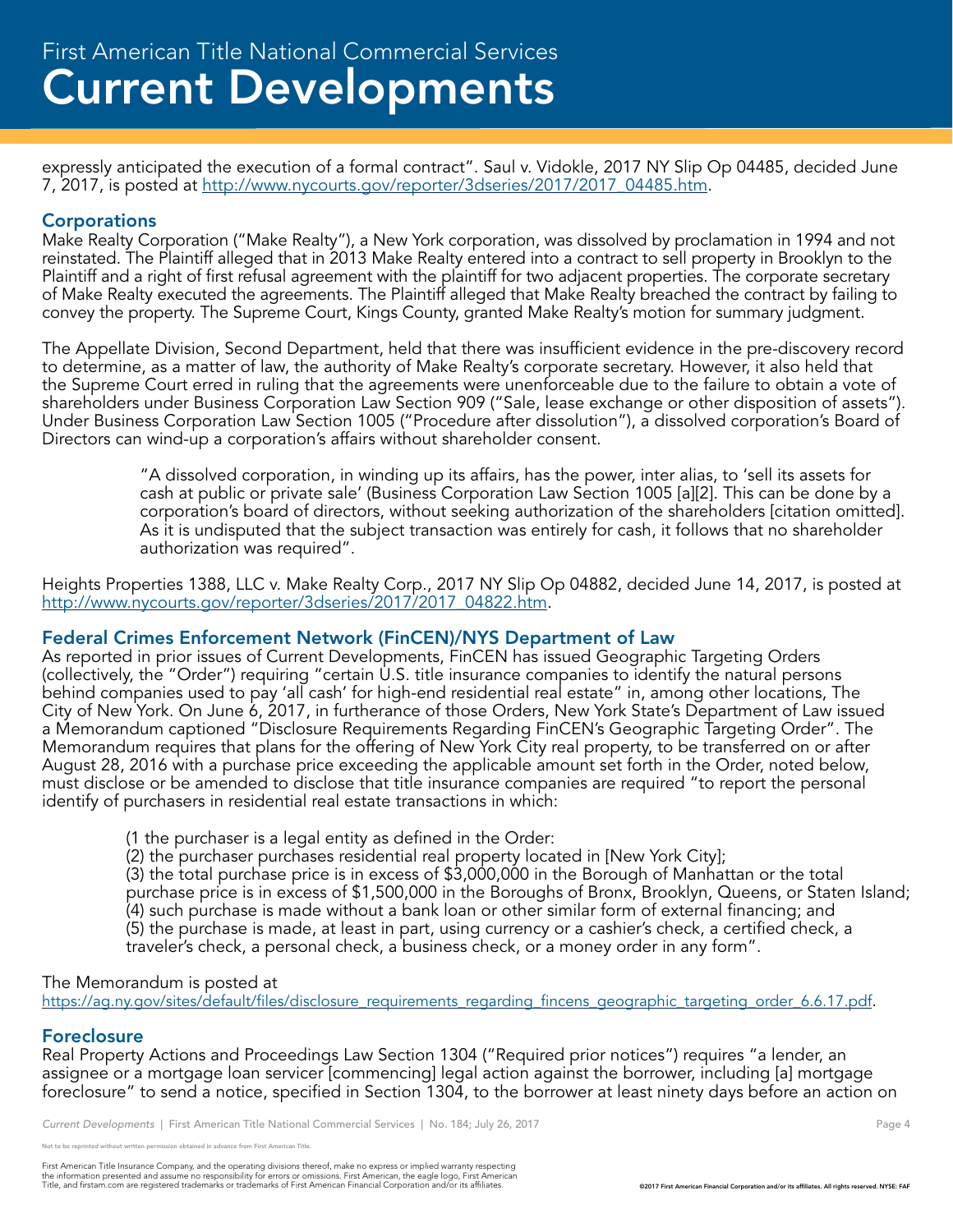a "home loan" is commenced. The notice is captioned "You Could Lose Your Home. Please Read the Following Notice Carefully". The notice is required to be sent by registered or certified mail and by first class mail to the last known address of the borrower.

The Supreme Court, Suffolk County, granted the foreclosing mortgagee's motion for summary judgment, to strike the Defendant's answer, and for an order of reference. The Appellate Division, Second Department, reversed the lower court's Order, holding that there was no proof that a first-class mailing of the notice was sent through the United States Postal Service. The affidavit of the Plaintiff's vice-president of loan documentation "did not aver that she was familiar with the plaintiff's mailing practices and procedure designed to ensure that items are properly addressed and mailed" and proof was not otherwise submitted to substantiate the affiant's assertion that the notice was mailed by first class mail. Wells Fargo Bank, N.A. v. Trupia, 2017 NY Slip Op 03986, decided May 17, 2017, reported at 150 AD3d 1049, is posted at

http://www.nycourts.gov/reporter/3dseries/2017/2017\_03986.htm.

#### Foreclosure

At a foreclose sale, Robert Nicholson, a bidder, objected to the court appointed referee submitting a bid on behalf of the foreclosing Plaintiff. A Justice of the Supreme Court, Oswego County, allowed the sale to proceed. Nicholson was the successful bidder with a bid for \$90,000. The Plaintiff moved for an Order vacating the sale, arguing that the referee was not prohibited from submitting a bid, for \$141,500, on behalf of the Plaintiff and, alternatively, that the difference between the Nicholson's bid and the fair market value of the property was so great that the Court should set aside the sale.

The Supreme Court, Oswego County, denied the Plaintiff's motion. The judgment's requirement that the Plaintiff's representative attend the sale, and the striking by the court from the judgment that "the said Referee shall accept a written bid from the Plaintiff or any other party", "forbade the Referee from accepting written bid or bids on behalf of the Plaintiff". Further, according to the Court, "it is clear that a referee is not an agent of any of the parties to an action in foreclosure…" The Court also held that the sale at auction for 64% of the amount bid by the Plaintiff "was not so inadequate to shock…[the] conscience" of the court. PHH Mortgage Corporation v. Hamer, 2016 NY Slip Op 26469, decided April 21, 2016, is posted at http://www.nycourts.gov/reporter/3dseries/2016/2016\_26469.htm.

#### Foreclosure

The Defendant in a mortgage foreclosure, who had failed to answer the complaint or to appear for a mandatory settlement conference, moved to vacate the judgment of foreclosure and sale on the grounds of newly discovered evidence and fraud. The Appellate Division, Second Department, affirmed the denial of the motion to vacate by the Supreme Court, Suffolk County. According to the Appellate Division,

"[w]here a defendant seeks to vacate a default pursuant to CPLR 5015(a)(3) based on intrinsic fraud [the claim was that fraudulent documents were submitted], he or she must establish a reasonable excuse for the default and a potentially meritorious defense to the action. [Citations omitted] Here, since the defendant has presented no excuse for his default, the Supreme Court property denied that branch of his motion…, regardless of whether he presented a potentially meritorious defense to the action".

As to the claim of newly discovered evidence, "'[e]vidence which is a matter of public record is generally not deemed new evidence which could not have been discovered with due diligence before trial' [Citation omitted]" US Bank National Association v. Galloway, 2017 NY Slip Op 04163, decided May 24, 2017, is posted at http://www.nycourts.gov/reporter/3dseries/2017/2017\_04163.htm.

*Current Developments* | First American Title National Commercial Services | No. 184; July 26, 2017 Page 5 Page 5

Not to be reprinted without written permission obtained in advance from First American Title.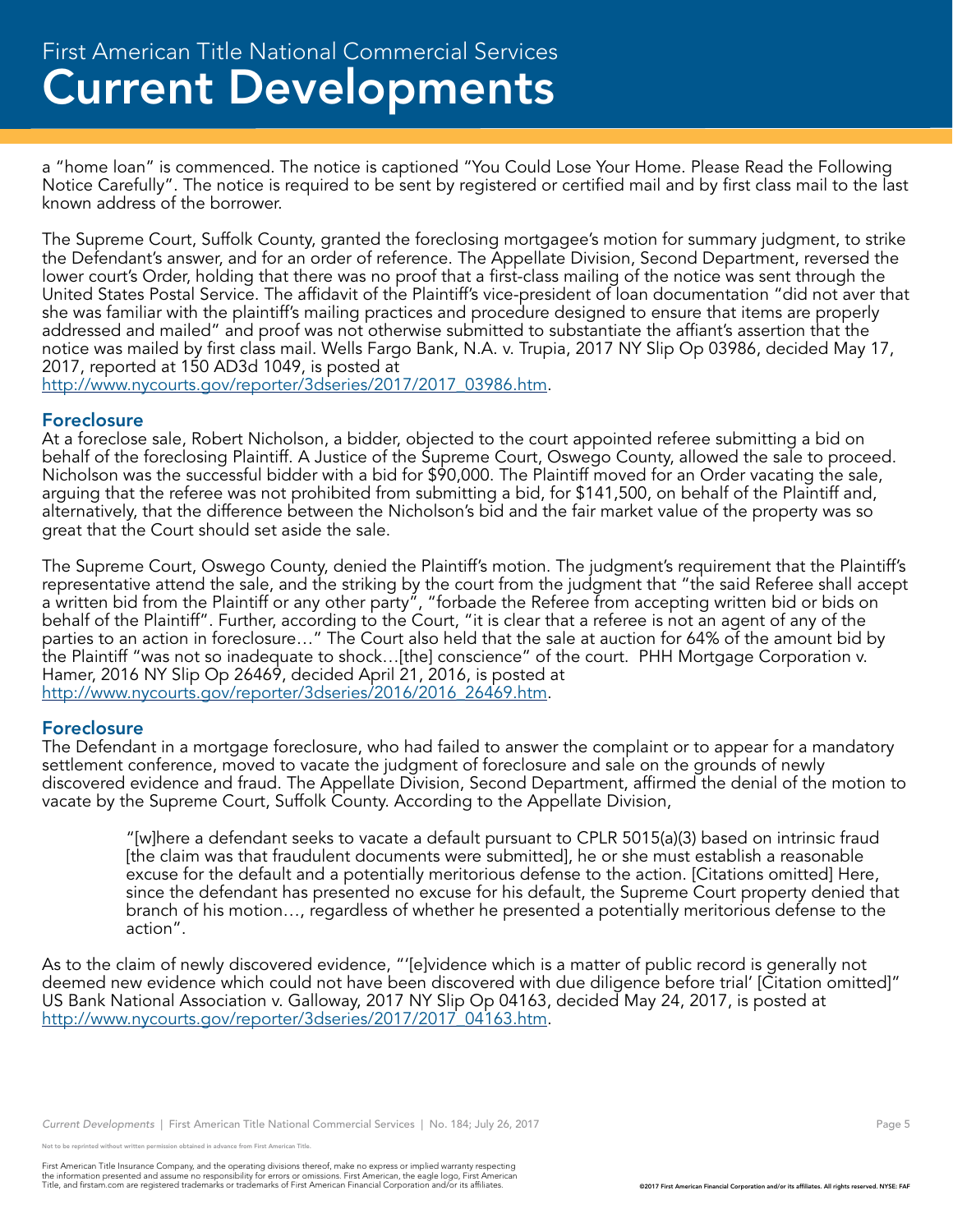# Foreclosure/Acceleration of Indebtedness/Statute of Limitations

Under Civil Practice Law and Rules Section 213 ("Actions to be commenced within six years…"), "an action… upon a mortgage of real property…" "must be commenced within six years…"

In 2009, the Bank of America ("BOA") commenced an Action (the "2009 Action") to foreclose a mortgage. The Action was discontinued by stipulation in 2013 to allow the mortgagee to comply with the mortgage's notice requirements. In, 2014, U.S. Bank N.A. ("USBNA"), the assignee of the mortgage, commenced an Action (the "2014 Action") to foreclose the mortgage.

An owner of the property, a Defendant in the second foreclosure, moved to dismiss the complaint on the grounds that the mortgage debt was accelerated by the 2009 action; therefore, the six-year statute of limitations to foreclose the mortgage had expired. USBNA argued that the 2009 Action did not accelerate the mortgage debt because BOA could not accelerate the maturity of the debt until judgment was entered, the borrow could pay the arears and reinstate the mortgage, and, in any event, the acceleration of the mortgage debt was revoked within the six-year limitations period by the voluntary discontinuance of the 2009 Action.

The Supreme Court, Kings County, noting that "[t]he filing of the summons and complaint and notice of pendency constitutes a valid election to accelerate the maturity of the debt [citation omitted]", granted the Defendant's motion to dismiss the complaint, holding that "the subject note and mortgage debt was indeed accelerated on June 19, 2009 [the date on which the 2009 action was commenced] and that neither BOA nor USBNA revoked the acceleration through an affirmative act occurring within the limitations period". According to the Court, the "mere voluntary discontinuance of a foreclosure action does not constitute a revocation of an election to accelerate the mortgage debt,"

If a borrower' position has not change due to the acceleration of the indebtedness, a lender may revoke its acceleration by an affirmative act made within the six-year limitations period commencing, in this case, on the initiation of the 2009 action. However, US Bank did not claim if sent the borrower a written notice of its intention to revoke the acceleration of the mortgage debt, and US Bank did not allege that BOA sent any such notice.

U.S. Bank N.A., as Trustee v. Crockett, 2017 NY Slip Op 50741, decided June 5, 2017, reported at 55 Misc. 3d 1222, is posted at http://www.nycourts.gov/reporter/3dseries/2017/2017\_50741.htm.

# Foreclosure/Easements

The Supreme Court, Erie County, held that solar and wind energy easements granted over property subject o the mortgage being foreclosed, executed after the mortgages being enforced were recorded, were subject to being cut-off in the foreclosure. According to the Appellate Division, Fourth Department, affirming the lower court's ruling, the "defendant's easements constitute interests in the realty that are subject to foreclosure by plaintiff". Bank of Akron v. Spring Creek Athletic Club, Inc., 2017 NY Slip Op 05008, decided June 16, 2017, is posted at http://www.nycourts.gov/reporter/3dseries/2017/2017\_05008.htm.

# Foreclosure/Equitable Mortgages

The Plaintiff, foreclosing a consolidated mortgage under a consolidation, extension and modification agreement ("CEMA") which did not include a list of the complete mortgage chain, sought an Order reforming the CEMA to include the mortgage chain. In an earlier ruling, the Supreme Court, Westchester County, denied the Plaintiff's motion for summary judgment, holding that the applicable statute of limitations to reform the CEMA had expired. The Plaintiff again moved for an Order granting summary judgment and appointing a referee to compute, arguing that the "doctrine of equitable mortgages" should be applied to allow the foreclosure to proceed. The Court held that the doctrine of equitable mortgages should be applied and granted the Plaintiff's motion for summary judgment. According to the Court, quoting a decision of the Appellate Division, First Department,

"'New York has long recognized that an equitable mortgage may be constituted from any writing from

*Current Developments* | First American Title National Commercial Services | No. 184; July 26, 2017 Page 6 Page 6

.<br>De reprinted without written permission obtained in advance from First American Title.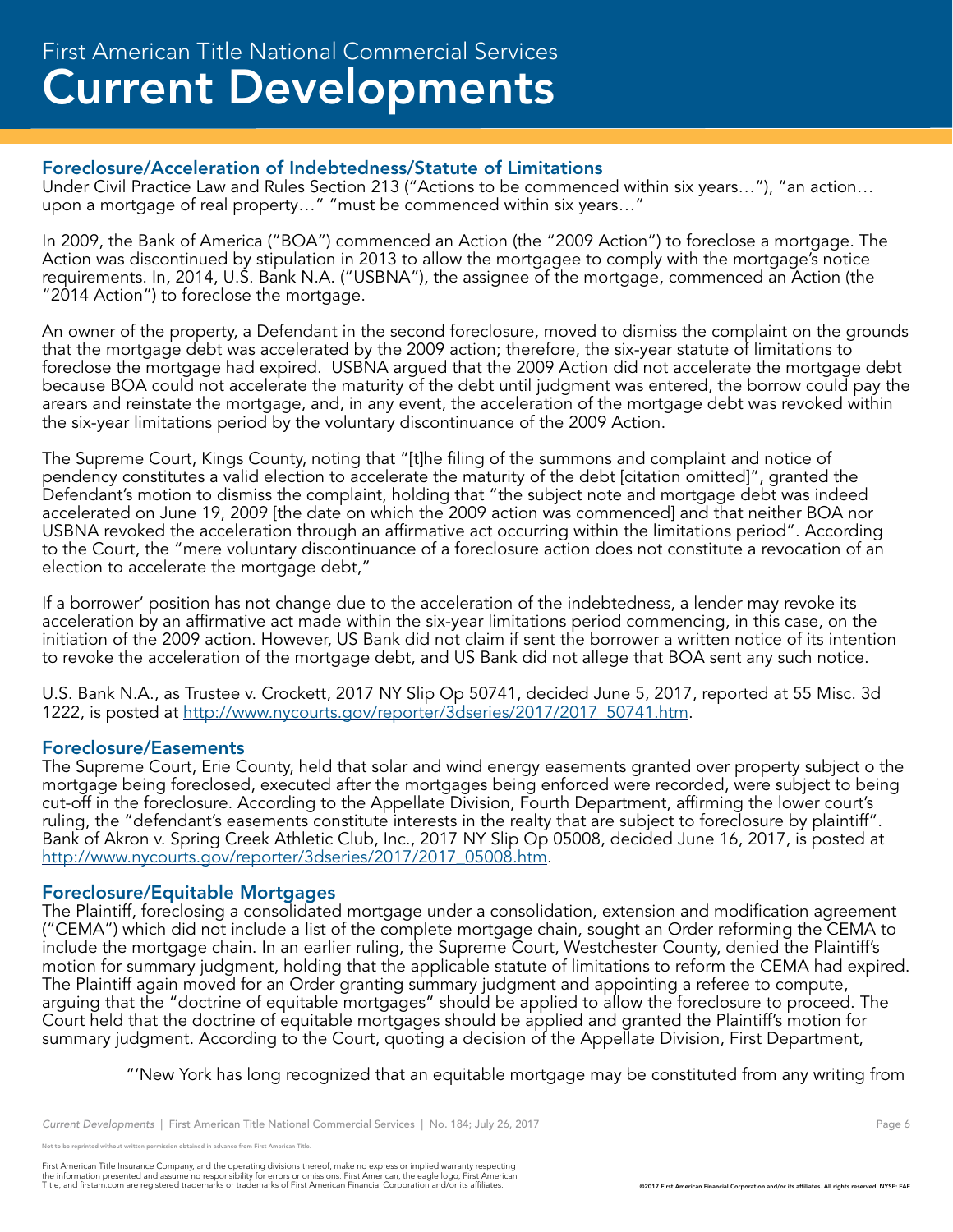which intention so to do may be gathered, and any attempt to make a legal mortgage, which fails for the want of some solemnity, is valid in equity [Citations omitted]'"

In this case, according to the Supreme Court,

"[t]he consolidated mortgage merely continues already existing encumbrances on the property, and the consolidated note continues to entitle its holder to foreclose on the consolidated mortgage. There is no confusion or issue as to the exact nature and extent of the debt or the property securing the obligation. Nor was there ever any confusion or dispute as to the chain of the mortgages leading up to the consolidated loan documentation. The failure to include a list of the chain of mortgages leading up to the consolidated mortgages is merely a trivial defect in a single document that should not prevent foreclosure on the consolidated mortgage".

Capital One, N.A. v. Karp, 2017 NY Slip Op 27209, decided June 22, 2017, is posted at http://nycourts.gov/reporter/3dseries/2017/2017\_27209.htm.

#### Foreclosure/Standing

An Action to foreclose a mortgage was commenced by Chase Home Finance, LLC. The note secured by the mortgage was endorsed to JPMorgan Chase Bank, N.A. which, according to the affidavit of note possession submitted in the foreclosure, was the custodian of the loan documents. The Supreme Court, Suffolk County, denied the motion to dismiss the Defendant's affirmative defense of the lack of standing. According to the Court,

"[s]ince the note possession affiant fails to identify for whom JPMorgan Chase, N.A. serves as custodian, none of the factual averments demonstrate that the plaintiff, Chase Home Finance, LLC, who commenced this action in February of 2011, was in possession of the note at the time of such commencement actually, or constructively through a custodian".

Chase Home Finance, LLC v. Spiegel, 2017 NY Slip Op 31409, decided May 16, 2017, is posted at http://nycourts.gov/reporter/pdfs/2017/2017\_31049.pdf.

# Mineral Rights

A 1917 deed conveyed "all minerals in, under and upon" the property being deeded, together with the rights to "dig, mine and remove" those minerals from the land. The Appellate Division, Third Department, concurring with the ruling of the Supreme Court, Clinton County, held that the mineral rights owned by the Plaintiff included the right to extract and remove sand and gravel. The Appellate Division, quoting the Court of Appeals' decision in White v. Miller, concurred.

"The Court of Appeals has directly passed on the meaning of the term 'minerals' as used in a conveyance and concluded that the term 'will include all inorganic substances…[that] can be taken from the land' where the term's meaning is not restricted 'b[y] qualifying words, or language, evidencing that the parties contemplated something less general than all substances legally cognizable as minerals' (White v. Miller, 200 NY 29, 39 [1910]). Thus, unless qualifying and restrictive language related to the term minerals renders the term ambiguous in any particular conveyance, the meaning of minerals is determinable as a matter of law and is not subject to extrinsic proof… Accordingly, given that the 1917 deed does not qualify or restrict the term minerals, the Court of Appeals' interpretation controls. Therefore, as sand and gravel are 'inorganic substances…that can be taken from the land', they fall within the mineral rights conveyed by the 1917 deed".

Champlain Gas & Oil, LLC v. The People of the State of New York, 2017 NY Slip Op 01610, decided March 2, 2017, reported at 148 AD3d 1260, is posted at http://nycourts.gov/reporter/3dseries/2017/2017\_01610.htm.

e reprinted without written permission obtained in advance from First American Title.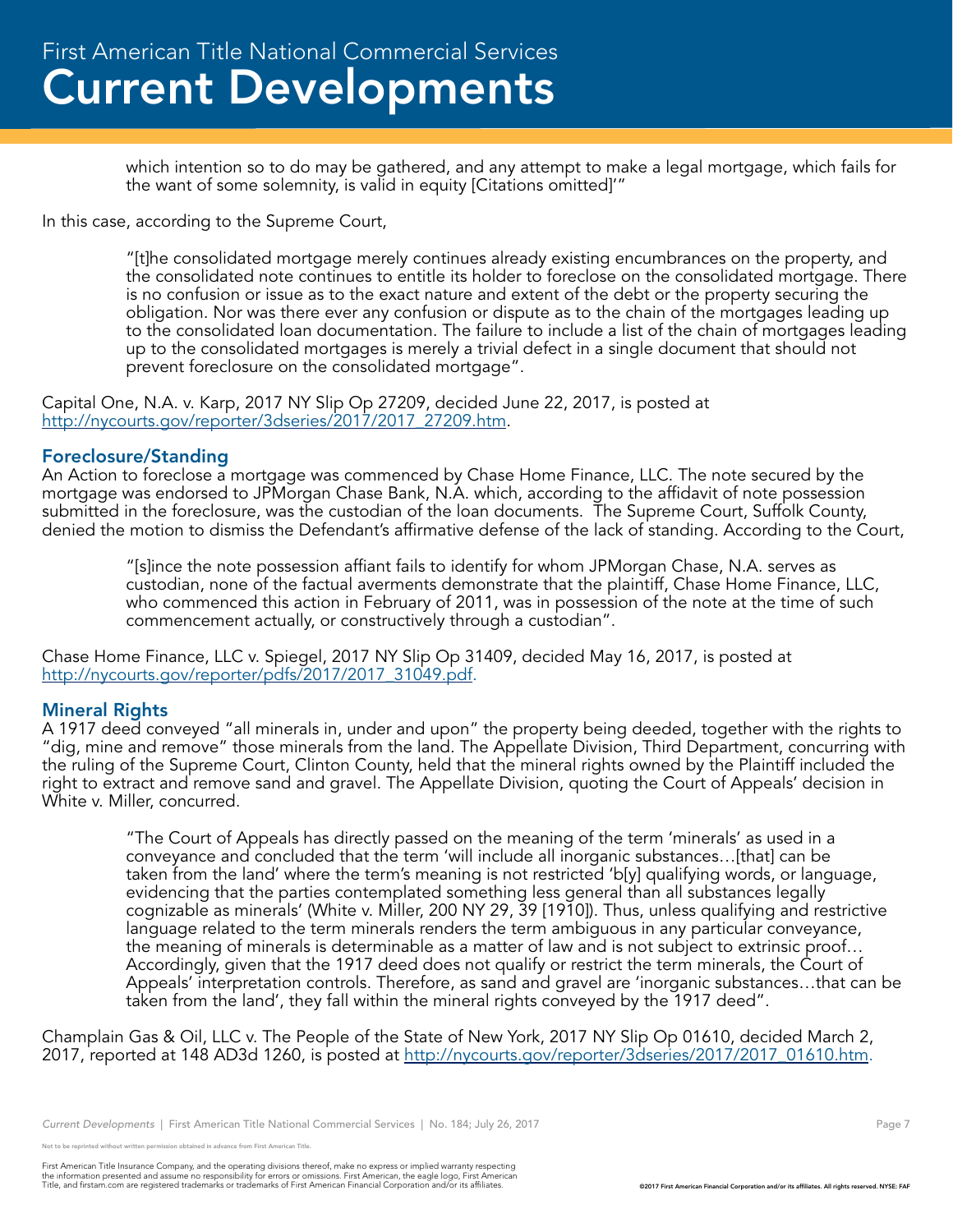# Current Developments First American Title National Commercial Services

# Party Walls

Plaintiff, the owner of a five-story residential building directly adjacent to the Defendant's newly constructed fourteen-story building, claimed that the easterly exterior wall of the Defendant's building cantilevered over the Plaintiff's building and prevented Plaintiff from extending an existing party wall to add additional floors to the Plaintiff's building. The Plaintiff asserted causes of action for, inter alia, conversion/encroachment, trespass and negligence, and framed the issue as "whether the owner of real property, which once contained a building that used a party wall supporting two adjoining buildings, but now contains a newly-constructed building that is supported by a new independent wall, may cantilever its new building over that portion of the former party wall which does not cross the parties' property line". The Court granted the Defendant's motion for partial summary judgment dismissing the above referenced causes of action. According to the Court,

"[w]here one adjoining owner demolishes its building…this puts an end to the necessity of support [by the party wall] on its side of the building…At that point, the owner of the property no longer using the wall for support still has 'ownership rights in that part of the wall lying on its property'…And that owner may use its side of the wall for its own commercial use, so long as none of its structures compromised the integrity of the wall or cross the property line". [Citations omitted]

145 W. 21st Realty LLC v. First West 21st Street LLC, 2017 NY Slip Op 31377, decided June 26, 2017, is posted at http://www.nycourts.gov/reporter/pdfs/2017/2017\_31377.pdf.

#### Mortgage Satisfactions

The satisfaction of a mortgage was recorded after the mortgagee had assigned the mortgage. Affirming the ruling of the Supreme County, New York County directing that the satisfaction be vacated and expunged, the Appellate Division held that the satisfaction was void ab initio. Bank of New York Mellon Trust Company, N.A. v. Claypoole, 2017 NY Slip Op 03895, decided May 16, 2017, is posted at http://www.nycourts.gov/reporter/3dseries/2017/2017\_03895.htm.

#### Parkland

As reported in Current Developments dated July 20, 2015, on July 2, 2015, in Matter of Avella v. The City of New York (131A.D.3d 77), the Appellate Division, First Department, held that New York City's leasing of a parking area in Flushing Meadows Park adjoining Citi Field for construction of a retail entertainment center without State legislative approval violated the public trust doctrine and the Court enjoined taking further action toward its construction. The public trust doctrine requires "the direct and specific approval of the State Legislature, plainly conferred" to use dedicated park areas for other than park purposes. [Citation omitted] According to the Court, "[n]o reasonable reading of [New York City] Administrative Code Section 18-118 ["Renting of stadium in Flushing Meadow Park…"] allows for the conclusion that the legislature in 1961 [when enacting Chapter 729 of the Laws of 1961 for the financing and use of a baseball stadium within the Park] contemplated, much less gave permission for, a shopping mall, unrelated to the anticipated stadium [Shea Stadium], to be constructed in the Park."

The Opinion of the Court of Appeals, in affirming the Appellate Division's ruling, states the following:

"There is no dispute that the Willets West development is proposed to be constructed entirely on city parkland…Only the state legislature has the power to alienate parkland (or other lands held in public trust) for purposes other than those for which they have been designated…[T]he legislature did not authorize the City to do more than enter into agreements for the use of the stadium for public – not commercial, purposes…"

Matter of Avella v. City of New York, 2017 NY Slip Op 04383, decided by the Court of Appeals on June 6, 2017, posted at http://www.nycourts.gov/reporter/3dseries/2017/2017\_04383.htm.

# Real Estate Taxes/ "Voluntary Payment Rule"

Petitioner sought a declaration that its fiber optic cables and were not taxable as real property and an Order

Current Developments | First American Title National Commercial Services | No. 184; July 26, 2017 Page 8 Page 8

e reprinted without written permission obtained in advance from First American Title.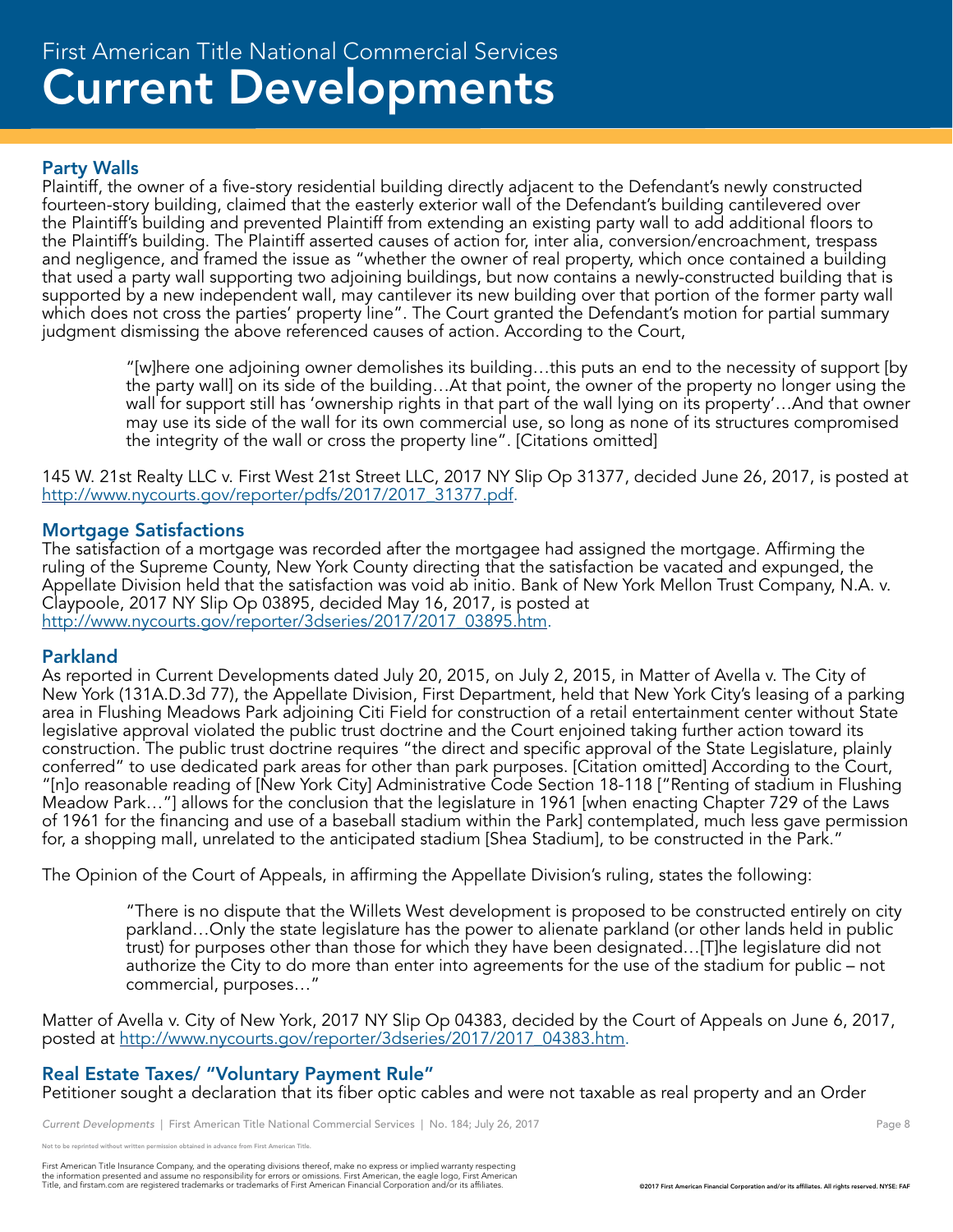requiring the Respondents to refunds real estate taxes it had paid for the 2010-2012 tax years. The Supreme Court, Chautauqua County, held that the Petitioner's property was taxable under Real Property Tax Law Section 102 (12)(f). The Court also noted that the Petition was required to be dismissed under the voluntary payment rule.

#### According to the Court,

"[i]t is well settled that to recover payments made under a mistake of law, a taxpayer is required to show that the payments were made voluntarily…This requirement gives governmental entities notice that they may need to provide tax refunds, and if the tax is paid fully without protest or in any way that would reflect the payment is not voluntary, then it is proper to deny the petition…It is uncontested in this case that Petitioner paid the taxes…without protest of any sort. The Fourth Department has consistently stated that only taxes paid under protest are subject to repayment when illegally collected. Petitioner's voluntary payment of the taxes effectively bars it from lawfully seeking redress in any event". [Citations omitted]

Matter of Level 3 Communications, LLC v. Chautauqua County, 2015 NY Slip Op 32698, decided August 31, 2015, was posted on June 1, 2017 at http://www.nycourts.gov/reporter/pdfs/2015/2015\_32698.pdf.

#### Religious Corporations

A Church, having entered into a contract to sell its real property in Queens County for \$18,700,000, obtained an appraisal valuing the property at \$19,500,000. Its Board of Directors voted not to proceed with the sale at a price below its appraised value and sought a determination by New York State's Attorney General as to its obligations under the contract. The Department of Law advised that the requirements of Not-for-Profit Corporation ("NPC") Law Sections 511(a)(7) and (8) had not been met; it would therefore object to the proposed sale. The Church repudiated the contract and returned the down payment. The purchaser under the contract commenced an Action seeking a judgment that the contract was binding and enforceable and for specific performance. The Supreme Court, Queens County, granted the Church's motion for summary judgment dismissing the complaint, holding that the contract was not binding and enforceable. The Appellate Division, Second Department, affirmed.

Under Subsections 7 and 8 of NPC Law Section 511 ("Petition for Court Approval"), the sale of corporate assets by a not-for-profit corporation must be recommended or authorized by a vote of its Board of Directors at a meeting duly called and consented to by the members of the corporation when required by law. NPC Law Section 511 applies to the sale of real property by a religious corporation under Religious Corporations Law Section 12 ("Sale, mortgage and lease of real property of religious corporation"). According to the Appellate Division, "…notwithstanding the execution of the contract by the Church's president, the contract was not binding against the Church, since it was not approved by the Church's board of trustees or members". Dong v. First Korean Church of New York, 2017 NY Slip Op 05063, decided June 21, 2017, is posted at http://www.nycourts.gov/reporter/3dseries/2017/2017\_05063.htm.

#### Restrictive Covenants

The Plaintiff alleged that the Defendants had violated restrictive covenants affecting the Defendants' property and sought damages for trespass and for a private nuisance, and injunctive relief. The Supreme Court, Suffolk County, granted the Defendant's motion to dismiss. The Appellate Division, Second Department, in affirming the lower court's order, held that the Plaintiff did not have standing to enforce the restrictive covenants. Since the deed imposing the covenants imposed them for the benefit of another, adjoining land the Plaintiff could not, enforce the covenants as a third-party beneficiary. In addition, the covenants were not part of a common development scheme for the benefit of all property owners within the development. Wheeler v. Del Duca, 2017 NY Slip Op 05116, decided June 21, 2017, is posted at http://www.nycourts.gov/reporter/3dseries/2017/2017\_05116.htm.

*Current Developments* | First American Title National Commercial Services | No. 184; July 26, 2017 Page 9 Page 9

reprinted without written permission obtained in advance from First American Title.